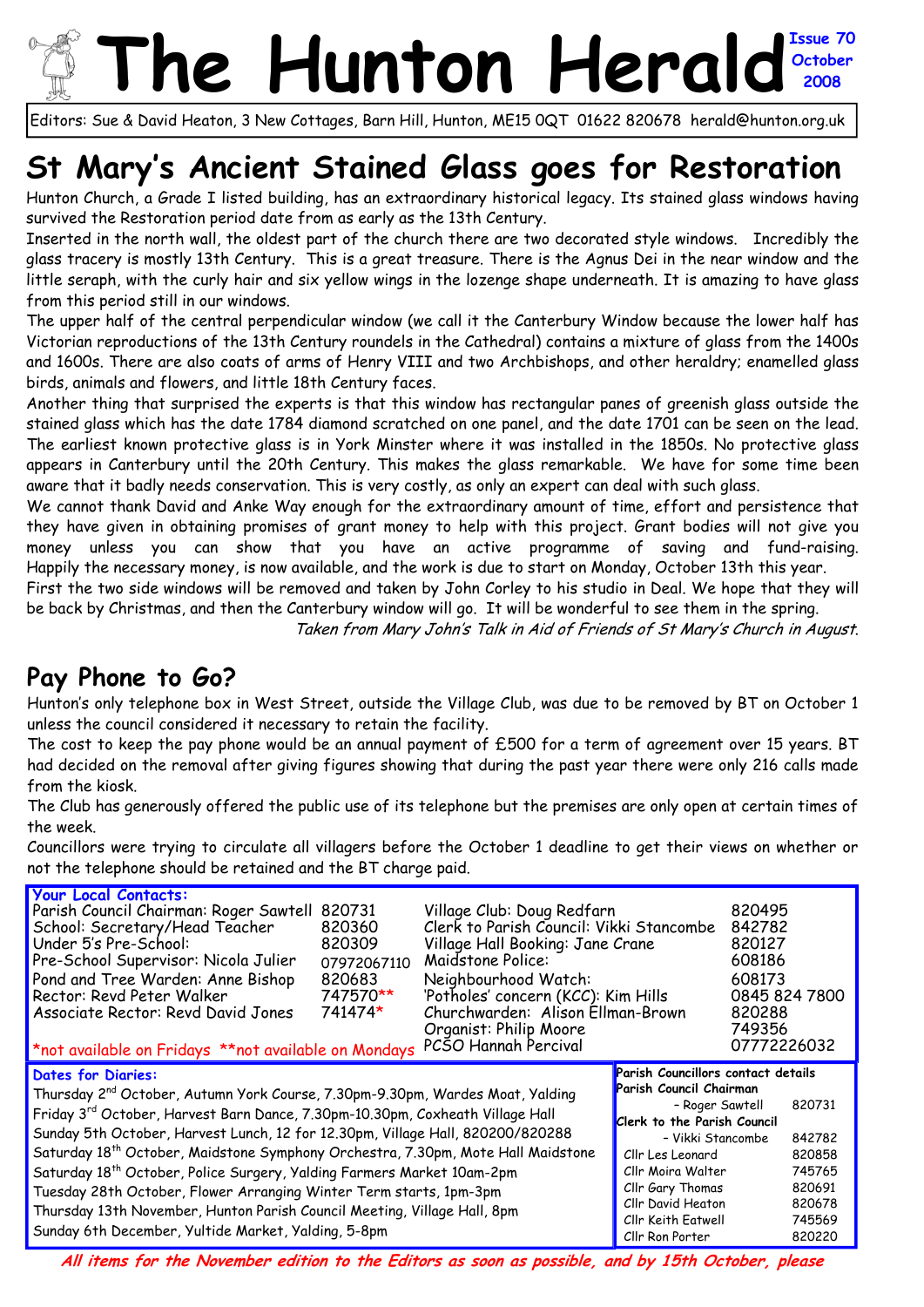#### Dear Fellow Readers

Please excuse me if my letter is in many ways personal. When I wrote the July letter, Anne, my wife was still alive, and although her health declining none of us knew that that she would die within days. Life has changed. An understatement in so many ways and it is hard to come to terms with that change. I know that I am neither the first nor the last to experience the change that the death of a loved one brings about. Over these last weeks I have been surrounded by so much love, love in the many cards and letters, love in the words that have been said about Anne, love in the concern for myself and family, and that has been a great help and support and I am grateful for all that love.

So where does faith help? I believe our faith is in a loving God who walks with us through the events of life. We don't escape those events as Christians. It is not about an 'insurance policy' against what life throws at us. It's not like a lucky charm. I feel that at times the Christian faith can be portrayed in that manner. So often I hear people speaking about miracles in terms of a cure or escaping the consequences of events. My faith allows me to know that Jesus Christ walks with me through those dark moments of doubt and anguish in offering me his comfort and knowing his presence in my journey.

But secondly my faith helps me because of Anne's faith and God's promise, recorded by the writer to the Hebrews, to '(Jesus will) neither leave us nor forsake us' (Hebrews 13 v 5). I know that for Anne the years of meeting the challenges of her illness and the pain within her body are no more and that she is with her Lord and Saviour, Jesus Christ. Jesus said 'I have come that they may have life, and have it to the full.' (John 10 v 10) Anne believed that and saw death in terms of the fullness, the completion of life.

Yes, the physical absence of the one we love does hurt and the sharing of life and things together isn't easy to accept and the emptiness is painful. Faith doesn't remove those human feelings but it can remove the fear of the future for both the one who dies and those who live on.

Anne was one for writing down her thoughts. She wrote to try to put into words her thinking. These notes were seldom for reading; that is unless she wanted me to know something. After she died I came across her response to being told her condition was in its terminal stage. I finish with them and hope that you may understand why she could face with confidence her death and maybe help other readers face the future with confidence.

'I do not expect to live until I am 70 but I want to live until I die. I am not dying...every day is a bonus! 'I hope to live until I die, not to be dying until I die.'

My you all know the presence of the living Lord in your lives.

## **Plans Afoot for New Classroom**

A planning application is being considered for a new single storey extension with a mono-pitched roof comprising of a new classroom and entrance hall for Hunton C of E primary school.

The Kent Education authorities have said that the extension "would help towards teaching and ensure compliance with current education standards." They added that there were no plans for an increase in the number of pupils or teaching staff. Viewing the plans for the extension, which would be built in the play area to the south east of the school buildings, Parish Councillors raised no objections to the plans. Residents living opposite the school in West Street have been contacted.

## **Kent Highways Footpath Estimate**

An initial costing of £70,000 has been given by Kent Highways for installing the much-needed footpath between Bensted Close and the Village Hall.

The county officers, after visiting the village, stressed that this figure did not include the cost of re-aligning electricity, installing street lighting – if needed – improving drainage and purchasing required land from the two private owners.

But Maidstone Borough Councillor Colin Parr, who attended the site meeting, said there was only one telegraph pole for re-aligning while the drainage to take water into the roadside ditch should not be too costly.

He is pressing the Kent engineers to give a detailed breakdown of their costing which was described as an "off the cuff, broad brush figure."

Mr Parr stressed that at some stage funding would be required and in preparation for this feedback was needed to show that the community was in favour of the path installation.

Parish Councillor, Gary Thomas, queried whether the Highways officers were considering an 'urban' path and if so it needed to be stressed that a 'rural' one was required.

Council Chairman, Roger Sawtell, said that at the next council planning meeting, members would discuss the proposals and village residents would be circulated with a questionnaire seeking their views.

**YALDING YULETIDE MARKET,** Saturday 6th December, 5-8pm

The High Street will be closed to traffic and alive with street entertainers, festive food and gifts. Stalls cost £20, to book, contact Annie Lee-Davey, 01622 814555.

More details from the website: www.yaldingfarmersmarket.co.uk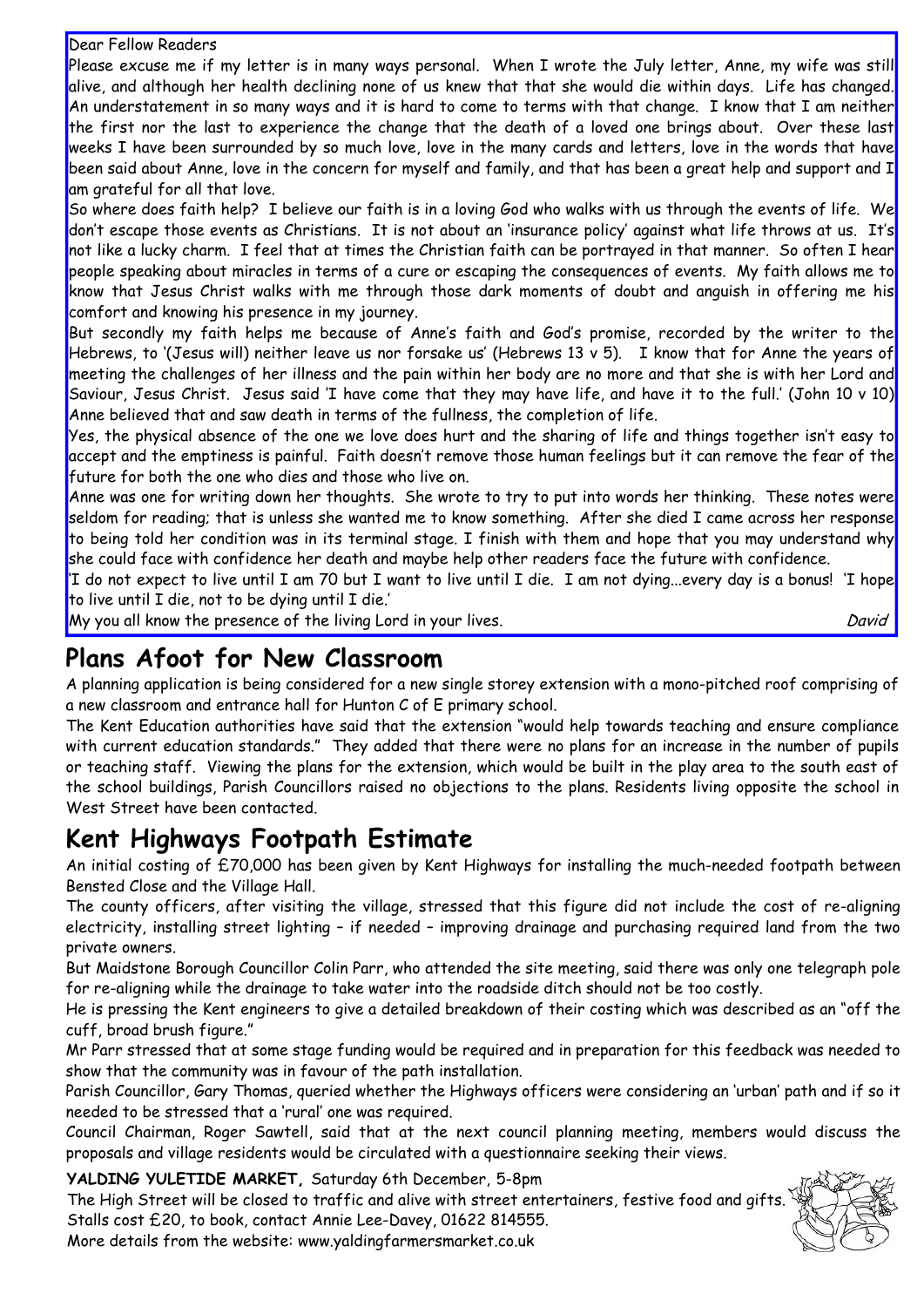## **Kathleen Moore**

After living in the shadow of cancer for 11 years, Kathleen Ann Moore, wife of Hunton church organist Philip, finally lost her battle on September 8th when she died aged 67.

An enthusiastic and invaluable member of the team that launched the Hunton Herald in the early 2000s, Kathleen, like her husband, devoted a great part of her life to music, from the time at the College of Music where the two students met.

Born in Sudbury, Suffolk, she moved with her family to the south coast. Later, after marrying Philip at Henley in August 1964, their three "charming daughters" were born - Gillian, Helen and Alison.

When the family moved to Maidstone, Kathleen became head of music at Aylesford school and later head of special needs at St Michaels, and then a Governor, before finally serving the Kent Music School.

Actress Miriam Margolis, a close friend of Kathleen at Oxford High School, speaking at a thanksgiving service, remembered her as having "the kindest heart and sweetest singing voice."

## **Poultry Sale**

A sale of reasonably priced pure and cross bred poultry is to be held on Saturday October 4th at 2pm at High Lees, Wagon Lane, Paddock Wood, TN12 6PT.

If you think you may be interested in buying, please bring a pet carrier. Refreshments will be available. For more information, contact either Lucy, 017754 240110 or Jane, 077699 37744

## **Hunton Book Club - Book Review**

#### **Fahrenheit 451 by Ray Bradbury**

Fahrenheit 451, the temperature at which paper burns, is a story set in a future time where books are forbidden and a fireman's job is to start fires (to burn books) rather than put them out.

This book, first published in 1953, also describes a world where screen entertainment is a major part of peoples' lives and where music is constantly available through ear pieces. This we all found spookily familiar to today's society.

Those who liked the book enjoyed Bradbury's descriptive and poetic prose and characterisations. They found his vision of the future accurate in parts and also found the story reminiscent of 1984 and Brave New World.

Conversely those who did not enjoy the book found it confusing and irrelevant.

The average score for those who read the book was just over 6 with scores ranging from 2 to 8.

Christine McSweeney

# **Out and Out**

#### The Trim Reaper?

I have recently been beguiled into buying an Austrian Scythe in the hope of bringing some order to the rough grass in an orchard and of becoming a trimmer fitter person.

Here is the sentence which got me dreaming '….if you are gripped, (by scything) you will enter into a relationship between you, your tool and your land, which will unveil new depths season after season. There is a magic in mowing which puts the rhythm of the body and the dynamics of a community in touch with the breathing of the earth.' How could I resist?

My scythe came from The Scythe Shop (www.thescytheshop.co.uk) who also provide enough information to get started, explaining the rotating, sweeping motion, close and parallel to the ground needed to effect a good cut. And I have to say the results are good. On year old meadow grass the scythe cuts easily and quickly leaving a windrow of hay which is easily pitch forked onto the compost heap. Compared to a strimmer it makes no noise and no pollution and the end product is easier to tidy up, over all it may even be quicker. One good man can apparently scythe an acre in a day, well I can't boast this yet but I am now certainly a trimmer reaper. Christine McSweeney

## **Responses Following the Cob Nut Article**

#### Dear Editor

I read David Newman's article about Cobnut trees in the September 08 issue of The Hunton Herald with interest. We have 2 Kent Cobnut trees in our garden that we planted about 15 years ago and they both produce quite a few nuts, we also get woodpeckers and squirrels visiting the trees. We bought the trees from a specialist grower near Tonbridge as far as I can remember.

Just thought I'd let you know that there are a few more Cobnut trees in Hunton. Brendan Cronin

And following on from Last month's article, Carole and Denis Manley said they had a mature plant growing at Stonewall in East Street that has been there since at least 1969 and is now about 10ft high and has a daughter plant.